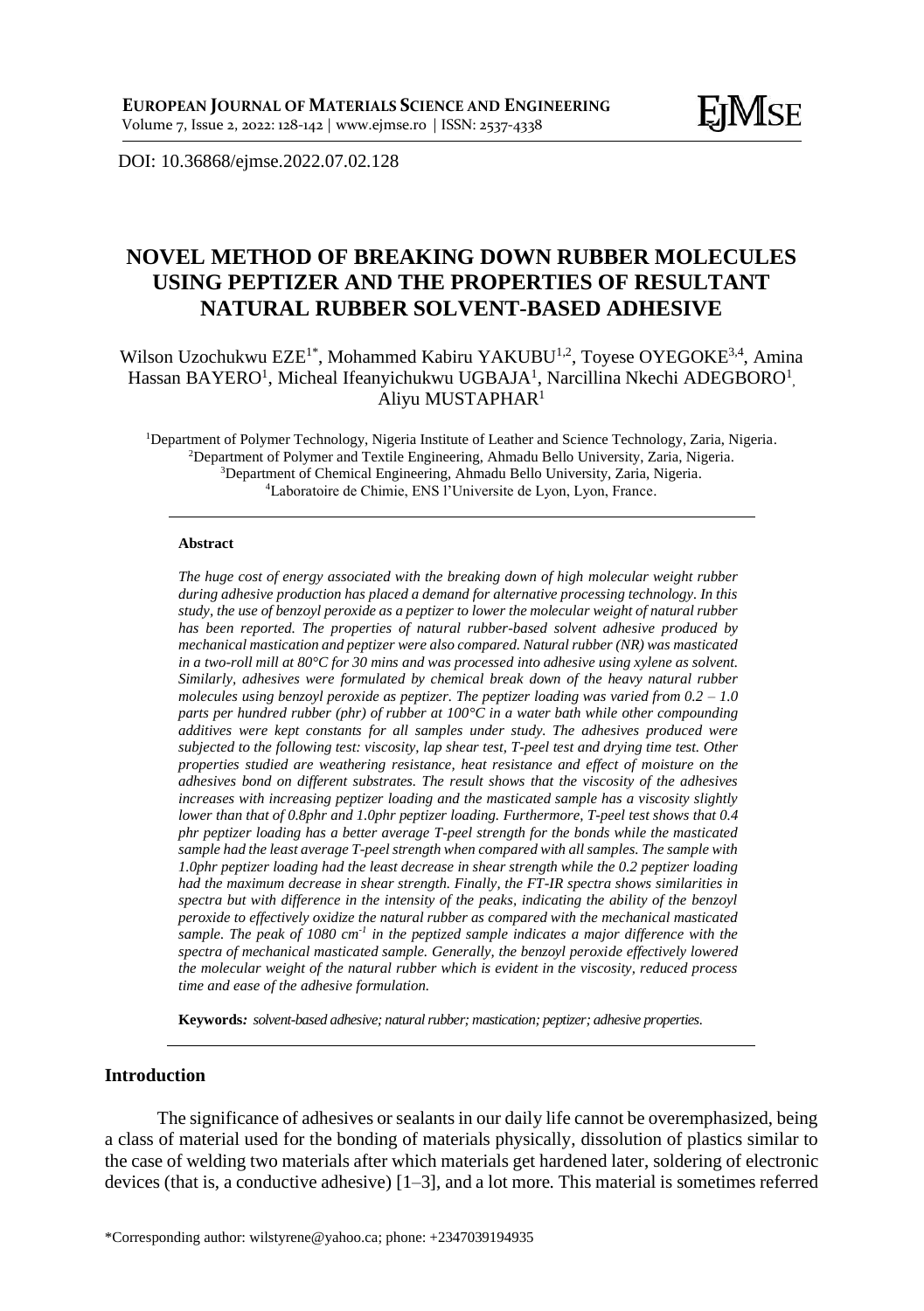to as cementing or binding agents, glue or gum [4]which often find applications in the packaging processes, product assembly, woodwork, transportation or automobiles, footwear, building constructions, electrical systems [5–7], medical and dental applications [4], [8], and many others. A further survey of reports in the literature indicates that the demand for adhesives is continually rising across various continents from North America to Africa following the report of the Statista Research Department (in Fig. 1) [9]. Fernández [10] further indicated that the demand for the adhesive would continue to rise irrespective of the pandemic, as shown in Fig. 2 graphically.



**Fig. 1.** Adhesive market demand across continents in 2009-2019 [9]

Natural rubber is one of the major production feed stocks among several rubber types used in adhesives production. The volume of natural rubber production across the globe cannot be overemphasized due to its wide range of applications. This application includes medical gloves, baby bottle nipples, diaphragms, membranes, balloons, pacifiers, gas tubes, toys, insulators, tires, blood pressure cuff coils [11, 12], and many others where sealants, otherwise known as adhesives, is one of the essential materials produced from the natural rubber. A recent natural rubber market trend survey indicates that worldwide production has risen by 2.1% to about 13 million tonnes as of November 2021 [13].

As a way of utilizing the existing advantage of the rising production of natural rubber [13] to meet the rising demand of adhesives across the globe [9], [10], several research works have been exploring the potential of developing a novel approach for obtaining the desired adhesive with a target property and area of application across different sectors. Some of the studies include Hermiati *et al*. [14] that employed the use of central composite design to determine the optimum condition of adhesive that would yield the optimum shear strength (8.8 MPa) of defined wood to be laminated using the prepared adhesive, where 16.4% crosslinker, glue spread rate of 298 g/m<sup>2</sup> for pressing time of 6 hrs. Another is the Boonrasri [15] report, which explores the potential of improving the quality of hot-melt adhesives obtained from natural rubber. The author explored the impact of different components of the composite from the resulting best hot-melt adhesive with a shear strength of  $82.49 \pm 1.4$  lbf/in<sup>2</sup> and cleavage peel strength of  $2.06 \pm 0.02$  kN/m, which were obtained at 100 phr of natural rubber, 25 phr of wax, 150 phr of ethylene vinyl acetate, and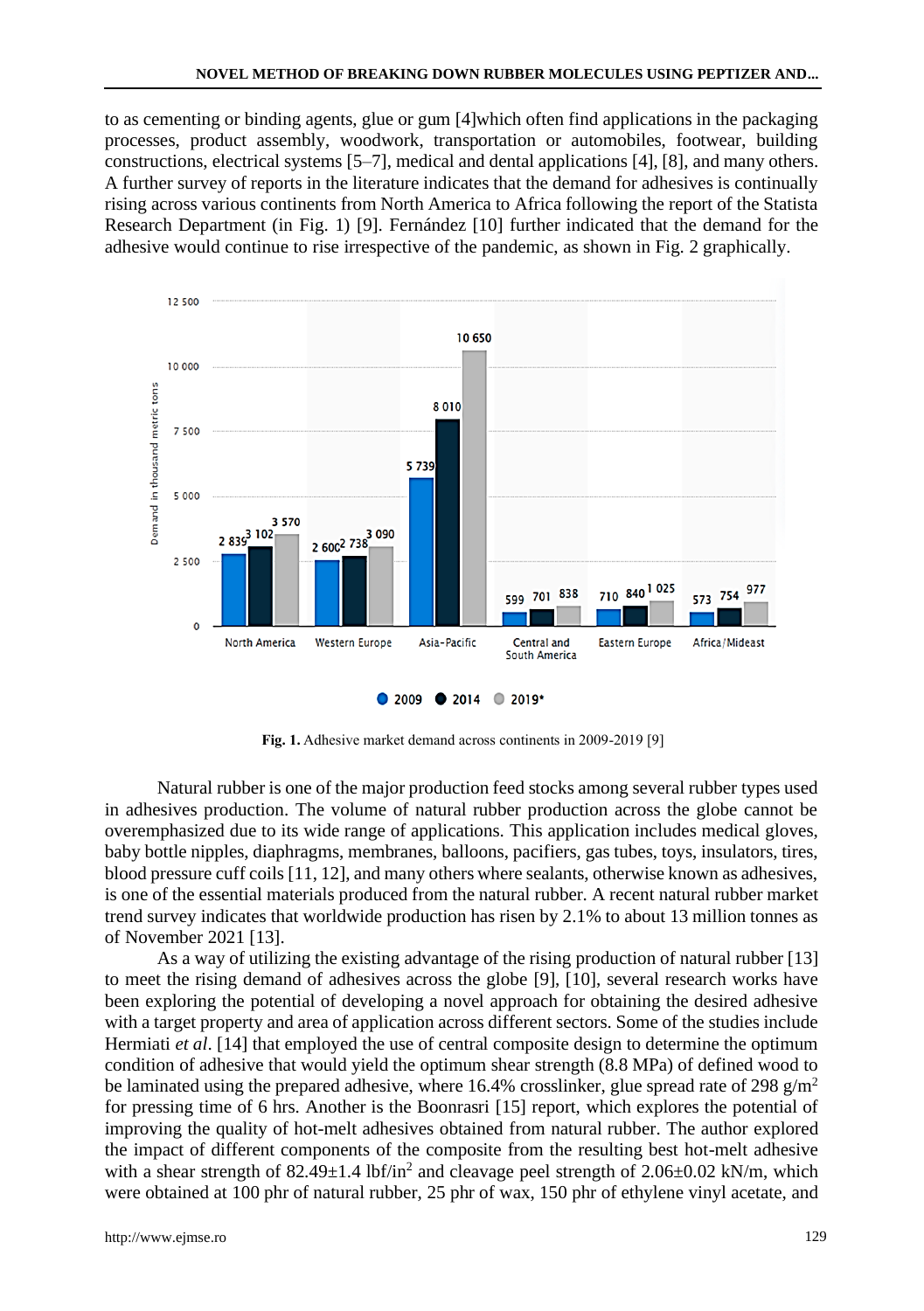150 phr of resin. Vaithanomsat et al. [16] studies further established the possibility of producing an eco-friendly adhesive via the interaction of furfural (from sugarcane bagasse) to natural latex, which was reported to have yielded good properties with no need for any risky solvent.



**Fig. 2.** Adhesive market value in 2016 and 2025 (projected) worldwide [10]

Other research looked into the blending of natural rubber latex with lignin in the production of adhesive, producing adhesives from cassava starch [17], the effect of utilizing biobased adhesives on wood joint's tensile strength [18] and many other issues. A literature report survey further indicated that the research and development units of the industries are not left out in searching for the way forward. Among the industries' efforts, include the recent Rubber News [19] that revealed the effort of MICHELIN in investing in adhesive production through its new goal of aiming 80% sustainable adhesive that would be used in 2025.

To further the goal of meeting this rising demand of adhesives globally through valueaddition to natural rubber, which is available globally across the different continent, this study, therefore, attempts to showcase a novel alternative to breaking the molecular weight of rubber by the use of benzoyl peroxide (that is, known to be cheaply available) as a peptizer for further processing into adhesive. In this study, benzoyl peroxide was not used as a pre-mastication additive but as a sole masticating agent to circumvent the conventional energy-demanding operation in the rolling mill. This study accounted for the potential of benzoyl peroxide as a peptizer to effectively lower the viscosity of the natural rubber for homogenous processing into adhesive.

#### **Materials and Methods**

The crumb rubber was obtained from the rubber research Institute Edo State, Nigeria. The solvent, xylene is an analytical grade; a product of Exxon Mobil Chemical with 98% purity was used as received. Other reagents are stearic acid manufactured by Acme-Hardesty with 98% purity, peptizer (benzoyl peroxide), a product of King Ind. Ltd with 97.5% purity. Zinc oxide, sulphur, TMQ and rosin powder with 98% purity manufactured by Manskhlal and Company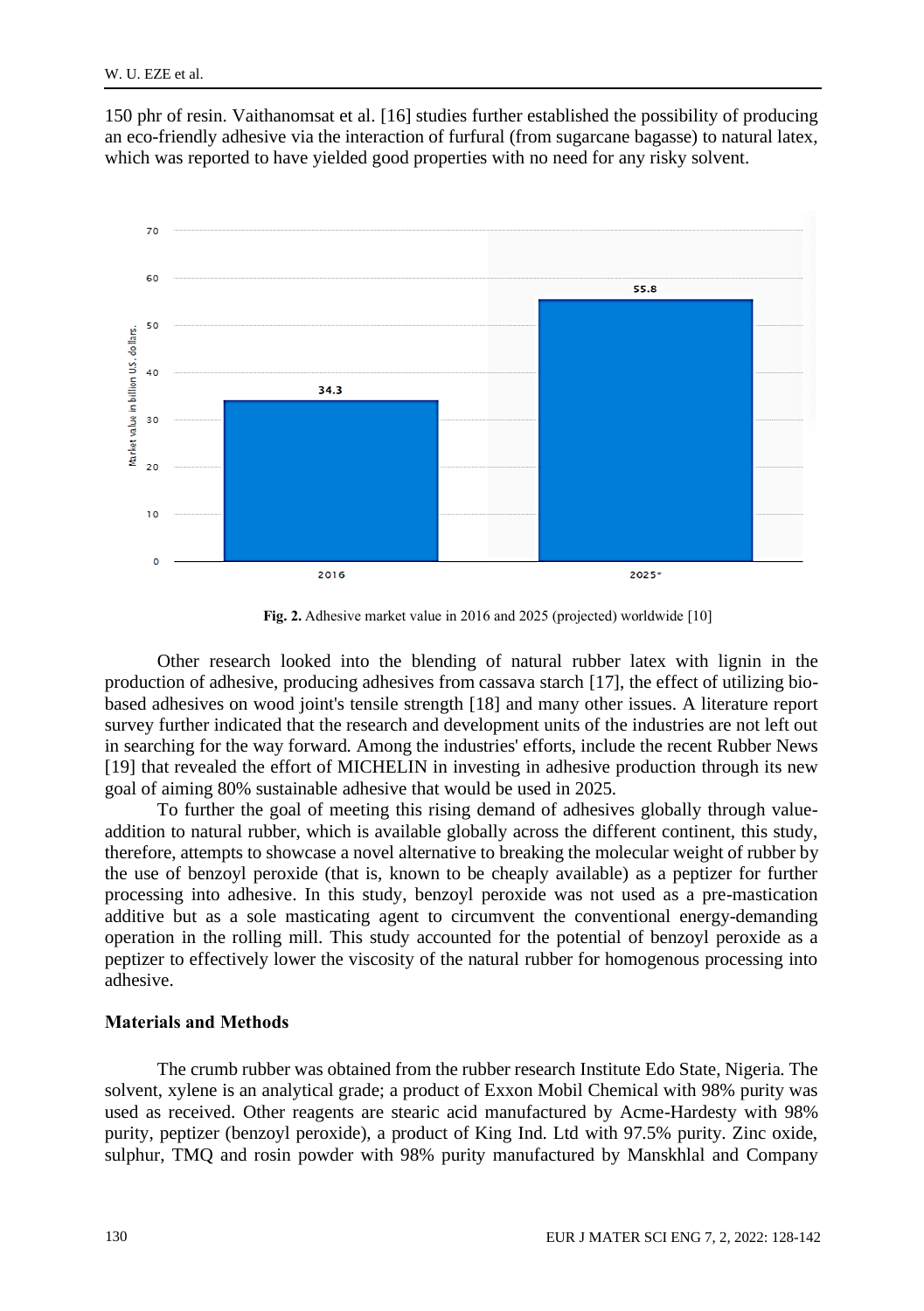andcalcium carbonate with 85% purity a product of Charlotte, NC. All these chemicals were used as supplied.

## **Mechanical Mastication of Natural rubber**

The two-roll mill machine model 5183 manufactured by North Bergen, New Jersey, USA was used to masticate the natural rubber samples. The roll temperature was set to 80°C. Natural rubber was masticated for twenty minutes to form a band on the roll. The masticated natural rubber was then sheeted out of the mill.

### **Preparation of adhesive from mechanical masticated rubber**

The adhesives were prepared using the formulation in Table 1. The masticated rubber and 400 ml of xylene were introduced into a conical flask and stirred until a solution of natural rubber was formed, followed by sequential addition of other additives with continuous stirring until a homogeneous mixture of the natural rubber base adhesive was obtained and was labelled as Sample A. The entire time for the adhesive production by mechanical mastication was thirty minutes.

| <b>Materials</b> | <b>Sample</b><br>A | <b>Sample</b><br>B | <b>Sample</b><br>$\mathbf C$ | <b>Sample D</b><br>phr | <b>Sample</b><br>E | <b>Sample</b><br>F |
|------------------|--------------------|--------------------|------------------------------|------------------------|--------------------|--------------------|
|                  | phr                | phr                | phr                          |                        | phr                | phr                |
| <b>NR</b>        | 100                | 100                | 100                          | 100                    | 100                | 100                |
| Calcium          | 32                 | 32                 | 32                           | 32                     | 32                 | 32                 |
| Carbonate        | 4.0                | 4.0                | 4.0                          | 4.0                    | 4.0                | 4.0                |
| Zinc Oxide       | 1.2                | 1.2                | 1.2                          | 1.2                    | 1.2                | 1.2                |
| <b>TMQ</b>       | 1.6                | 1.6                | 1.6                          | 1.6                    | 1.6                | 1.6                |
| <b>MBTS</b>      |                    | 0.2                | 0.4                          | 0.6                    | 0.8                | 1.0                |
| Peptizer         | 2.0                | 2.0                | 2.0                          | 2.0                    | 2.0                | 2.0                |
| Sulphur          | 1.6                | 1.6                | 1.6                          | 1.6                    | 1.6                | 1.6                |
| Stearic acid     |                    |                    |                              |                        |                    |                    |

### **Table 1:** Formulation of the adhesive

### **Preparation of Adhesive using Peptizer as Masticating Agent**

The same procedure was followed for the adhesives produced using the peptizer (benzoyl peroxide) (Sample B-Sample F). However, in this case, no mechanical mastication was required. The average time for formulating each sample was ten minutes. The adhesives were prepared according to the formulation in Table 1. 400 ml of xylene was introduced into a conical flask for each sample. Then the natural rubber and peptizer were added and stirred at 100°C in a water bath until a peptized natural rubber solution was formed.



**Fig. 3.** Natural rubber base adhesive produced using mechanical mastication and chemical peptizer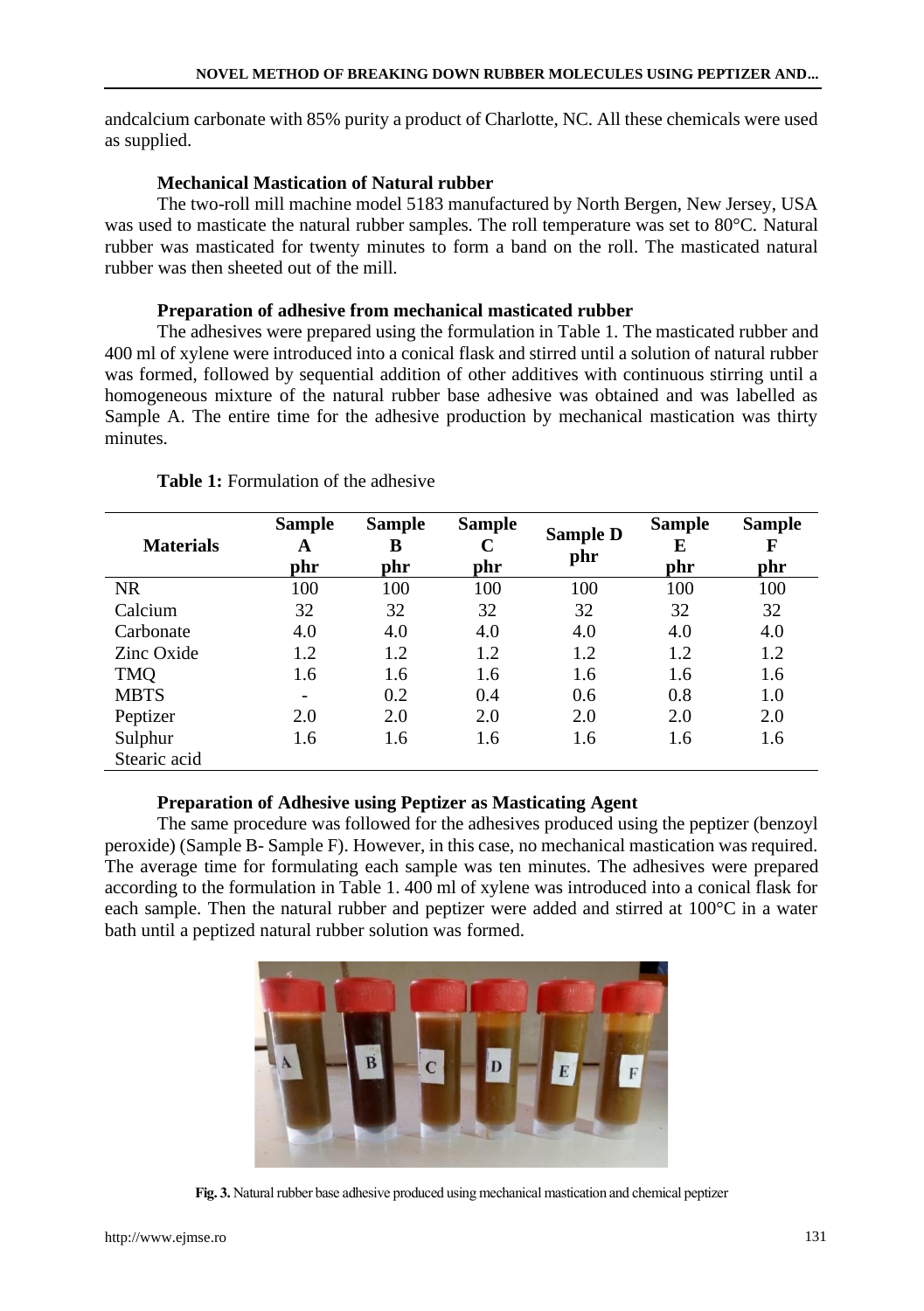Other reagents were sequentially introduced with continuous stirring until a homogeneous mixture of the natural rubber base adhesive was obtained. This step was followed to formulate the entire sample B, C D, E, and F corresponding to 0.2phr, 0.4phr, 0.6phr, 0.8phr and 1.0 phr of the peptizer, respectively. However, for sample A, the rubber was masticated in two roll mills to reduce its molecular weight, followed by dissolution in xylene at 80°C in a water bath and a sequential introduction of other additives. Fig. 3 shows the various samples of the adhesive formulated.

#### **Characterization of the Adhesives produced**

#### **FT-IR Analysis of the Adhesive**

The adhesive was characterized for FT-IR to determine the functional groups present according to ASTM E1252.

#### **Viscosity Test**

The test was conducted according to ASTM D1084. The rotor size of the digital viscometer was 4, and the rotor speed 600rpm. The rotor was inserted perpendicular to the adhesive, and the average viscosity of the adhesive was recorded from the screen of the digital viscometer.

#### **Adhesion Tests**

The NR adhesives produced by mechanical mastication and peptizer were used to bond different substrates commonly used in footwear and leather products. The substrate used for bonding was leather material, polymeric flexible insole, slightly hard rubber outsole (Maco outsole) and flexible rubber outsole. Various adhesive bonding tests were carried out on different combinations of substrates.



**Fig. 4.** a) Schematic representation of T-peel test sample



**Fig. 4.** b) T-peel test samples of polymeric insole materials

Three different joints were bonded together for the shear test, involving leather to flexible rubber outsole, flexible polymeric insole to flexible rubber outsole (Nora), and a slightly rigid rubber outsole to flexible rubber outsole. For the T-peel test, three joints were also bonded, involving leather to leather, leather to the flexible polymeric insole and flexible polymeric insole to flexible polymeric insole. The weathering test involves joint flexible rubber outsole to a slightly rigid rubber outsole, while the effect of moisture and temperature test involvinga joint of flexible polymeric insole to the flexible polymeric insole were evaluated. The procedure for the various tests is presented in the subsections.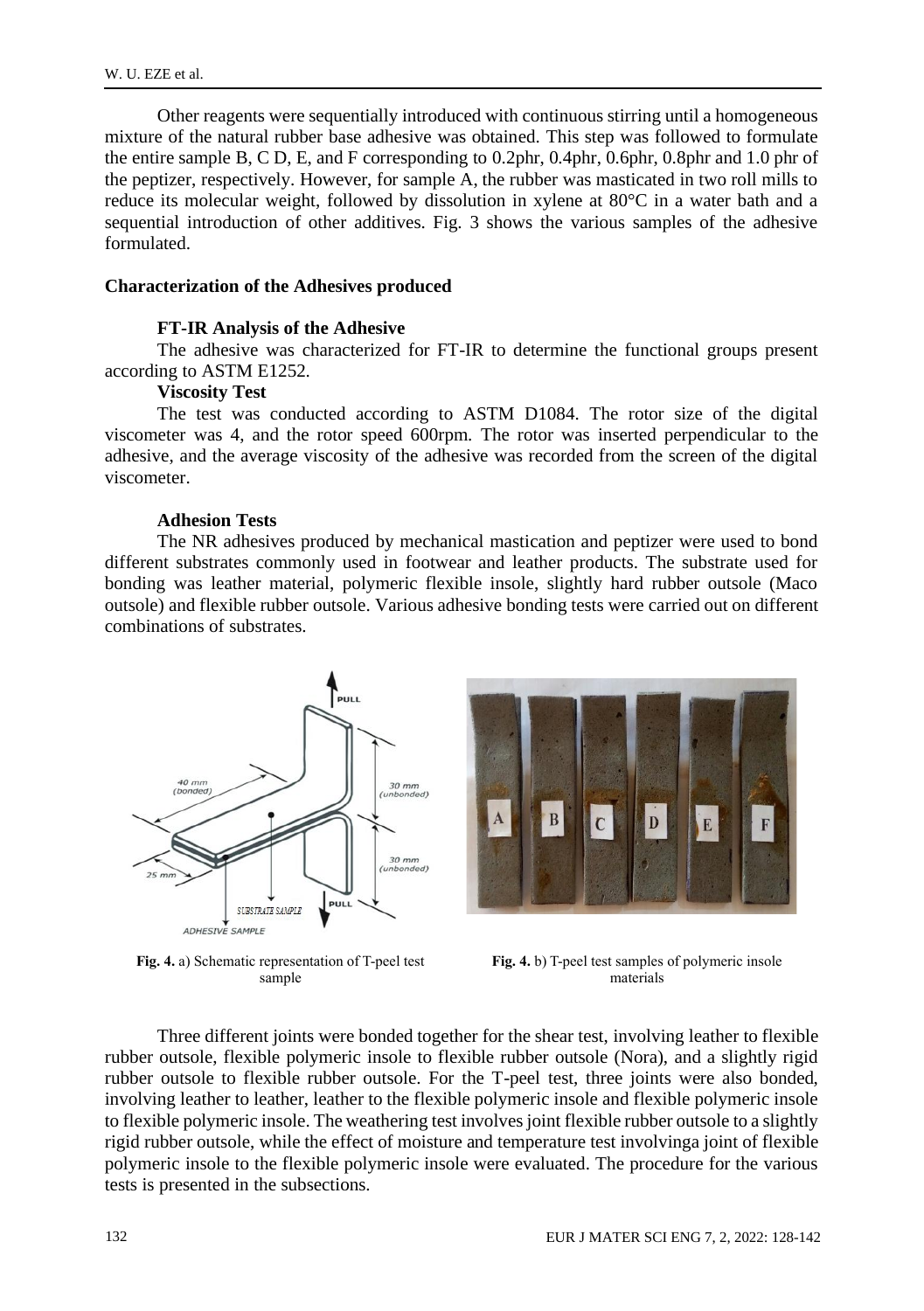$\overline{\mathbf{B}}$ 



**Fig. 4.** c) T-peel test samples of leather-to-leather materials



 $\mathbf C$ 

 $\overline{D}$ 

 $E$ 

## *T-Peel Test*

The test was conducted according to ASTM D1876 Figures4a to 4d. Each end of the Tpeel specimen was clamped on the universal tester's test grips. The specimen was separated at a rate of 127 mm.





**Fig. 5. a)** Schematic lap shear test sample **Fig. 5.** b) Lap shear test samples of slightly rigid rubber outsole materials

### *Lap shear strength Test*

The lap shear strength was conducted according to ASTM D 1002 (see Fig. 5a to 5b). The amount of shear area in square meters was measured. Each end of the specimen was loaded in the tensile grips. A force was applied at the controlled rate of the specimen until it broke. The maximum force was recorded, and the maximum shear stress was computed using equation (1).

Maximum shear stress = maximum Force/Shear Area 
$$
(1)
$$

### *Drying Time Test*

The test was conducted according to ASTM D1640. Equal quantities of the various adhesive samples were applied on a flat glass and allowed to air dry at room temperature. The time it took for the adhesive to dry uniformly and form a thin film was recorded for each sample under this study.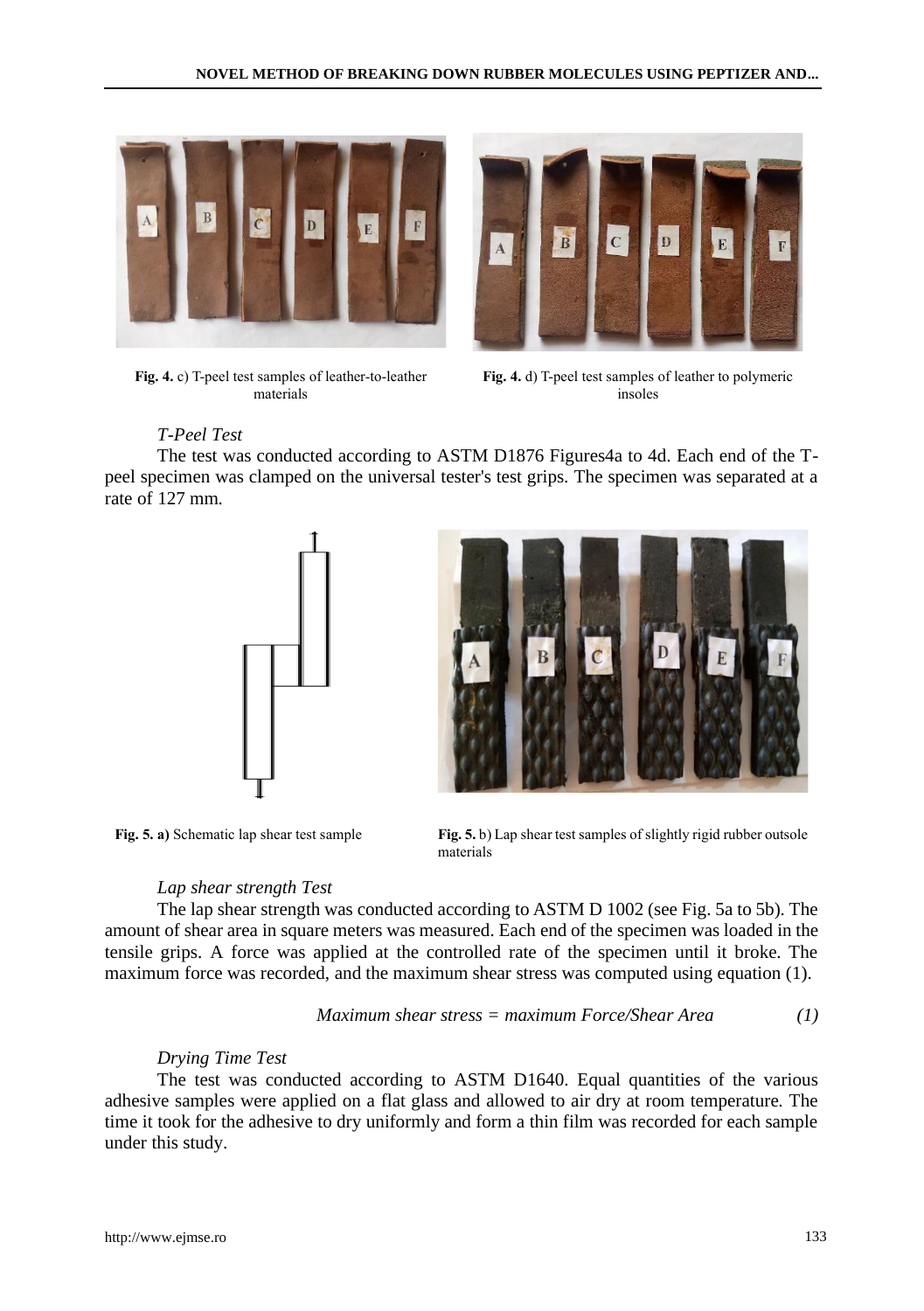



**Fig. 5.** c) Lap shear test samples of slightly rigid rubber **Fig. 5.** d) Lap shear test samples of rubber to the leather outsole to insole material

### *Accelerated Weathering Test*

The test was conducted according to ASTM D2919. The samples were prepared using the same dimension for the T-Peel strength test; the samples' initial strength before exposure was recorded. The samples were exposed in an open atmospheric environment for seven days. The samples were subjected to a peel test to determine the durability of the bond. The weather resistance was determined from the formula in equation (2).

Percentage increase in peel strength = 
$$
(B - A) \times 100/A
$$
 (2)

where:

A is the initial peel strength and B is the final peel strength.

#### Effect of Moisture and Temperature on Bond Strength

The test was conducted according to ASTM D1151.The samples were prepared using the same dimension for the shear lap strength test. The samples were immersed in water at  $23^{\circ}$ C for 7 days, after which the shear strength of the exposed samples was then tested.

#### **Results and discussions**

#### **FT-IR result**

The plots in Fig. 6 a) and Fig. 6 b) represent the FT-IR analysis of the adhesive produced by mechanical masticated sample and using 0.4 phr of peptizer respectively. The characteristic peaks of mechanical mastication sample and 0.4 phr of peptizer loading at 3026 cm<sup>-1</sup>, 2922-2926 cm<sup>-1</sup> and 2858 cm<sup>-1</sup> corresponding to the alkene stretching of -CH, asymmetric stretching of - $CH<sub>3</sub>$  and symmetric stretching of -CH<sub>2</sub> were evident [20]. The differences in the intensity of the peaks in the 0.4 peptizer sample and mechanical masticated sample in this region is due to the ability of the peptizer to cause more breakdowns in the NR resulting in the hydrogen abstraction [21].

The 1606 cm<sup>-1</sup> -1602 cm<sup>-1</sup>, 1494 cm<sup>-1</sup>, 1453 cm<sup>-1</sup> and 730 cm<sup>-1</sup> – 693 cm<sup>-1</sup> peaks of the mechanical masticated and 0.4 peptizer sample indicates the evident of conjugated alkene stretching due to depolymerization of polyisoprene to isoprene unit, aromatic C=C, alkane methyl group bending of -CH, gem dimethyl bending of -CH and Cis disubstituted alkene bending of C=C [22].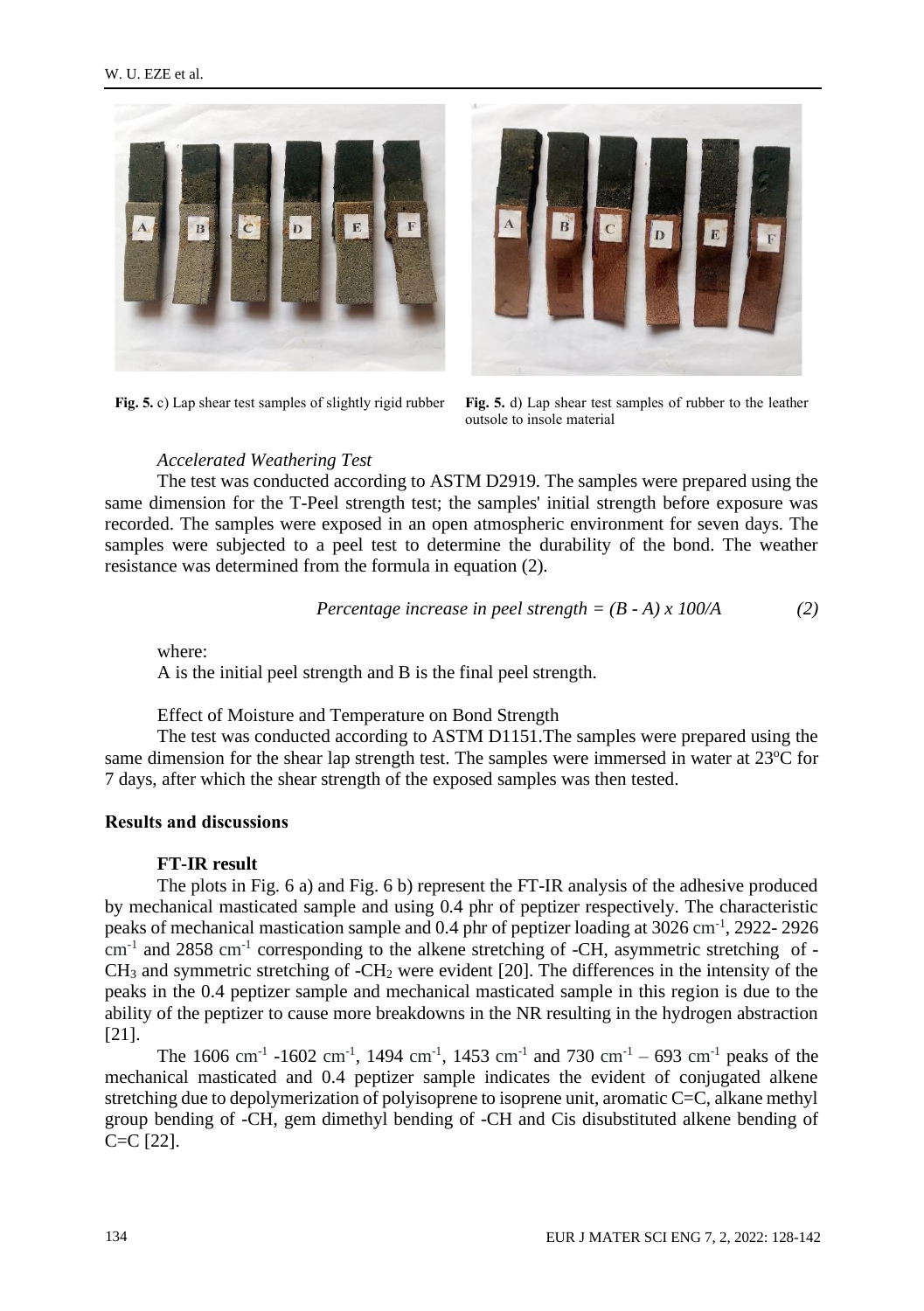

**Fig. 6.** a) FT-IR Spectra of Adhesive Produced by Mechanical Mastication

The 2732 cm<sup>-1</sup> and 2728 cm<sup>-1</sup> peaks represent in the 0.4 peptizer and mechanical masticated samples shows evident of aldehyde stretching of -CH. According to Naylor [23], the oxidative fission of the double bond of an isoprene unit may be expected to give rise to an aldehyde group. The difference in the peak could be as a result of shift due to hybridization changes or electronic distribution [24]. This shows the extent of oxidation by the benzoyl peroxide peptizer resulting in more unsaturation in the compound. The  $1080 \text{ cm}^{-1}$  peak present in the chemical peptizer indicates the presence of secondary alcohol stretching of C-O. This functional group is formed due to reduction in the benzoyl peroxide which affects the oxidation [23].



**Fig. 6.** b) FT-IR Spectra of adhesive produced by 0.4 phr of peptizer loading

The ability of the peptizer to effectively oxidize and lower the molecular weight of naturalrubber result to better dispersion of other compounding additives, thus increase the shear strength, peel strength, and reduce the viscosity of the adhesive.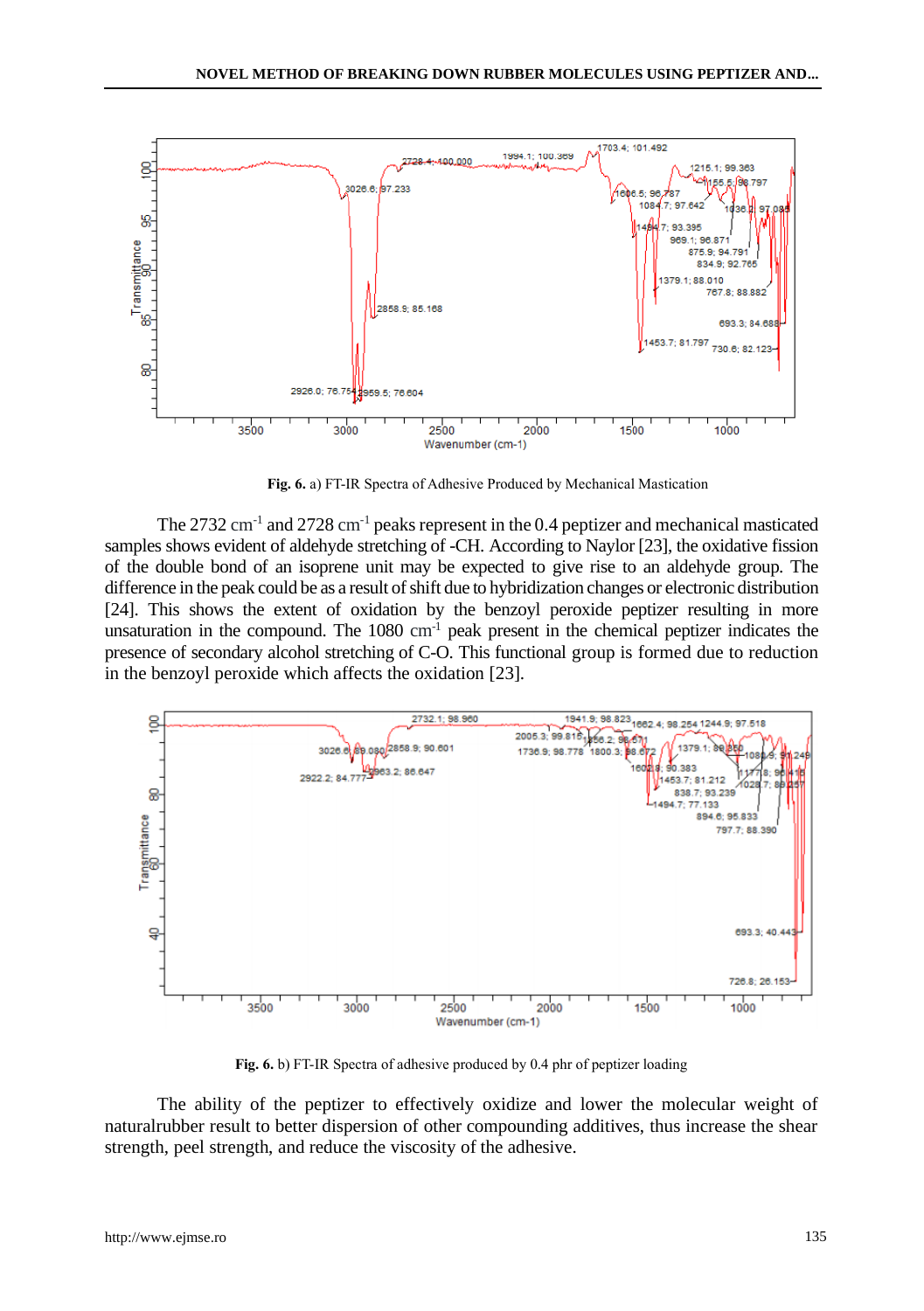#### **Viscosity**

The results presented in Fig. 7 showcase the effect of introducing peptizer in the adhesive formulation from 0 to 1 phr at an interval of 0.2 phr with corresponding viscosities for the various adhesive formulations. The viscosity of the adhesive is a measure of adhesive flow, which 136etermine show well it can wet the substrate surface area for adequate bonding. From the result in the chart, an increase in the peptizer loading significantly increases the adhesive's viscosity for peptizer loading up to 0.8 phr (sample E). However, the viscosity remained almost steady with the further addition of the peptizer from 0.8 phr (sample E) to 1.0 phr (sample F). The increase in viscosity of the adhesive between  $0.2 - 0.8$  phr could be attributed to the ability of the peptizer to cause a breakdown of more rubber molecules resulting in the dissolution of not only more solid rubber but also other additives. The maximum viscosity value was about 7000 mPa.s representing the maximum peptizer loading under this study.



**Fig. 7.** Viscosity of natural rubber adhesive produced by mechanical mastication and peptizer

Similarly, the viscosity of the mechanically masticated sample was seen to be 7000 mPa.s. Generally, adhesive viscosity tends to increase with solid content [25], [26]. However, the ideal viscosity would strike a balance between good wetting and the enhanced strength of bonded joints.

The multiple bar charts (Fig. 8) show the T-peel test involving leather to leather joint, leather to insole joint, and insole joint. Peel tests intended for flexible adhesive measure resistance to highly localized stress. The insole-to-insole joint had better peel strength for all samples under study. This finding could be attributed to the nature of the substrates and their ability to form mechanical interlocking, thereby maximizing the bonding strength provided by the adhesive, consequently reducing the effect of stress concentration on the bonded joint. This was in line with the report of Ebnesaijjad and Landrock [27] suggest that the higher the adhesive modulus and flexibility of adherend, the more nearly the stressed area is reduced to linearity. Poh and Chang [28] also reported that the higher the wettability, the higher the peel strength of adhesive joints.

The least peel strength was recorded with leather-to-leather surfaces, which could be attributed to poor absorption of the adhesive into the leather material resulting in poor interface strength. The highest peel strength was about 39N/25mm recorded with the 0.4 peptizer for the insole-to-insole material. This deduction indicates that more mechanical interlocking occurs as the adhesive flow into the pores of the substrate. The insole-to-insole joint has more pores; as such, more wetting occurs in the substrate. However, with further increase in peptizer loading, the T-peel strength of the adhesive joints was seen to decline irregularly; this could be possibly due to shifting from cohesive to adhesive failure as a result of the transition from viscous-like liquid to rubber-like elastic behavior arising from much rubber content in the adhesive [29].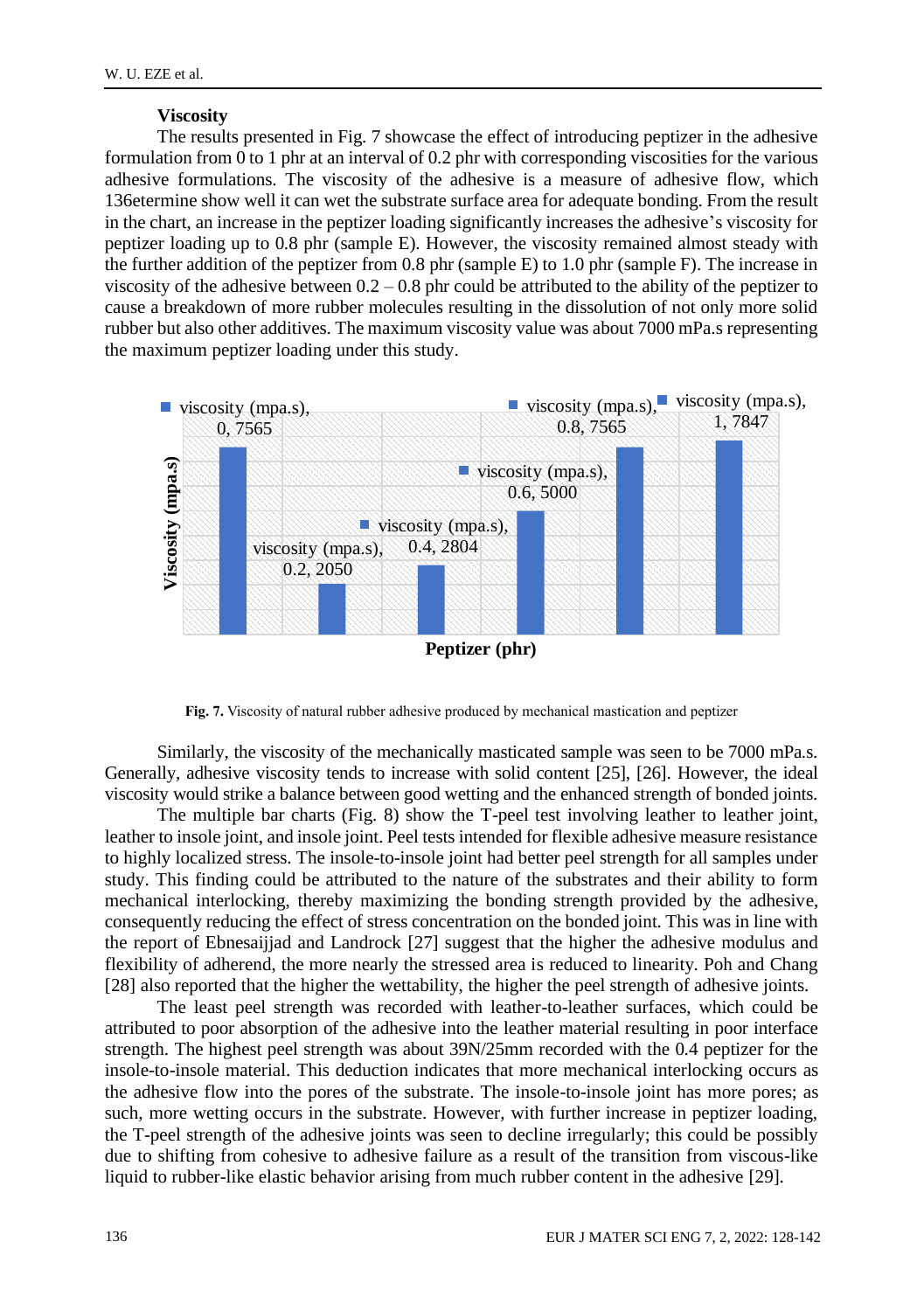

**Peptizer loading (phr)**

**Fig. 8.** T-peel strength for different joints bonded by natural rubber-based adhesive produced by mechanical mastication and peptizer

Furthermore, the mechanically masticated adhesive (sample A) exhibited relatively less T-peel strength for all adherend type. This clearly shows that the use of the benzoyl peroxide as a masticating agent also significantly improves the adhesive's strength performance by acting as radical acceptors in stabilizing the dissolved rubber molecules. Brendan & Walter [30] reported that to achieve significant improvement in compound processability, reduction in energy consumption during mixing and improvement in compound uniformity, peptizers such as pentachlorothiophenol are generally used at levels between 0.1 and 0.25 phr. However, higher levels can adversely affect the compound properties, as excess peptizer continues to catalyze polymer breakdown as the product is in service. To this end, the optimum benzoyl peroxide loading for natural rubber adhesive is 0.4 phr.

Fig. 9 represents the table of results for Lap shear strength of the viscosity joint of the different substrates. The lap shear test describes the ability of an adhesive to resist force in the plane of bonded surfaces. The lap shear strength value indicates the strength of an adhesive [31]. The adhesive joint resisted shearing with an increase in peptizer loading. At a force of 130N, there was substrate failure for all samples bonded with adhesive formulated using the peptizer (sample B –sample F). This could be attributed to the rigid nature of one of the adherends, i.e., the Nora material. However, the mechanically masticated adhesive bonded joints (sample A) were observed to shear at forces between 100N and 115N. The flexible polymeric rubber outsole (Nora) and leather had the highest shear strength, while the flexible polymer outsole and insole had the least shear strength for this sample. Again, this observation further validates the activity of the peptizer in the serving receptor by eliminating the possibly formed free radicals during mixing, inhibiting polymer recombination and consequently improving the overall strength of the adhesive [30].

The drying time is the time required for the solvent to evaporate from the adhesive leaving the solid content. The drying time of adhesive can be affected by many factors such as the solid content present in the adhesive, temperature, nature of the solvent, and many others. The result shows that the drying time reduces with an increase in peptizer loading except for the mechanical masticated sample, which has a drying time slightly higher than the least peptizer loading see Fig.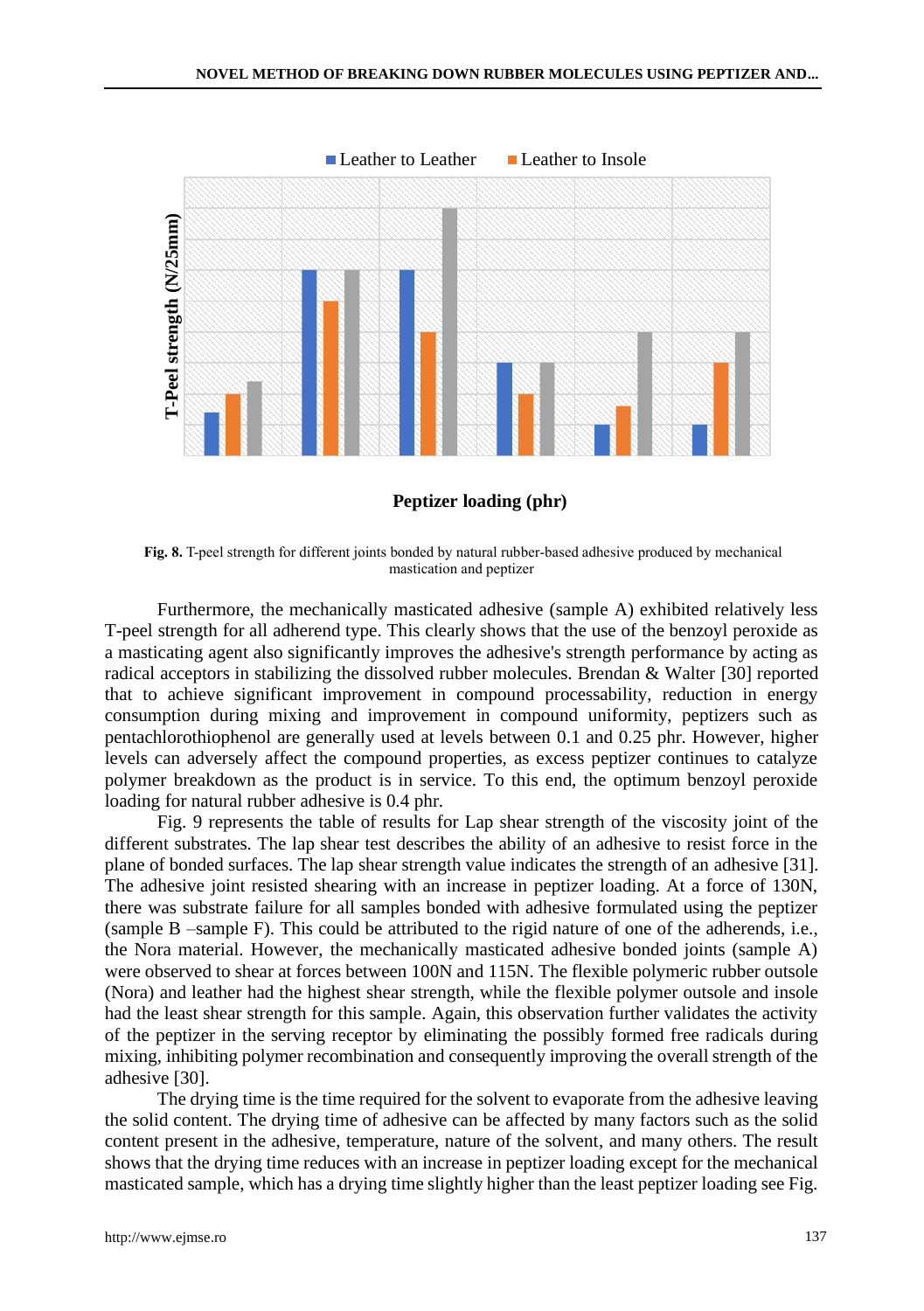10. The reduction in drying time with increasing peptizer content indicates that the solid content of adhesive was able to dissolve more in the solvent, leading to more exposure to air and dry faster on surfaces when applied. Generally, the drying time of solvent-based adhesive is governed mainly by nature and solvent type [32].



**Fig. 9.** Lap shear strength for different joints bonded by natural rubber adhesive produced by mechanical mastication and peptizer



**Peptizer Loading (phr)**

**Fig. 10.** The adhesive's drying time produced by mechanical mastication and peptizer



**Fig. 11.** Weathering resistance of insoles bonded by natural rubber-based adhesive producedusing mechanical mastication and peptizer.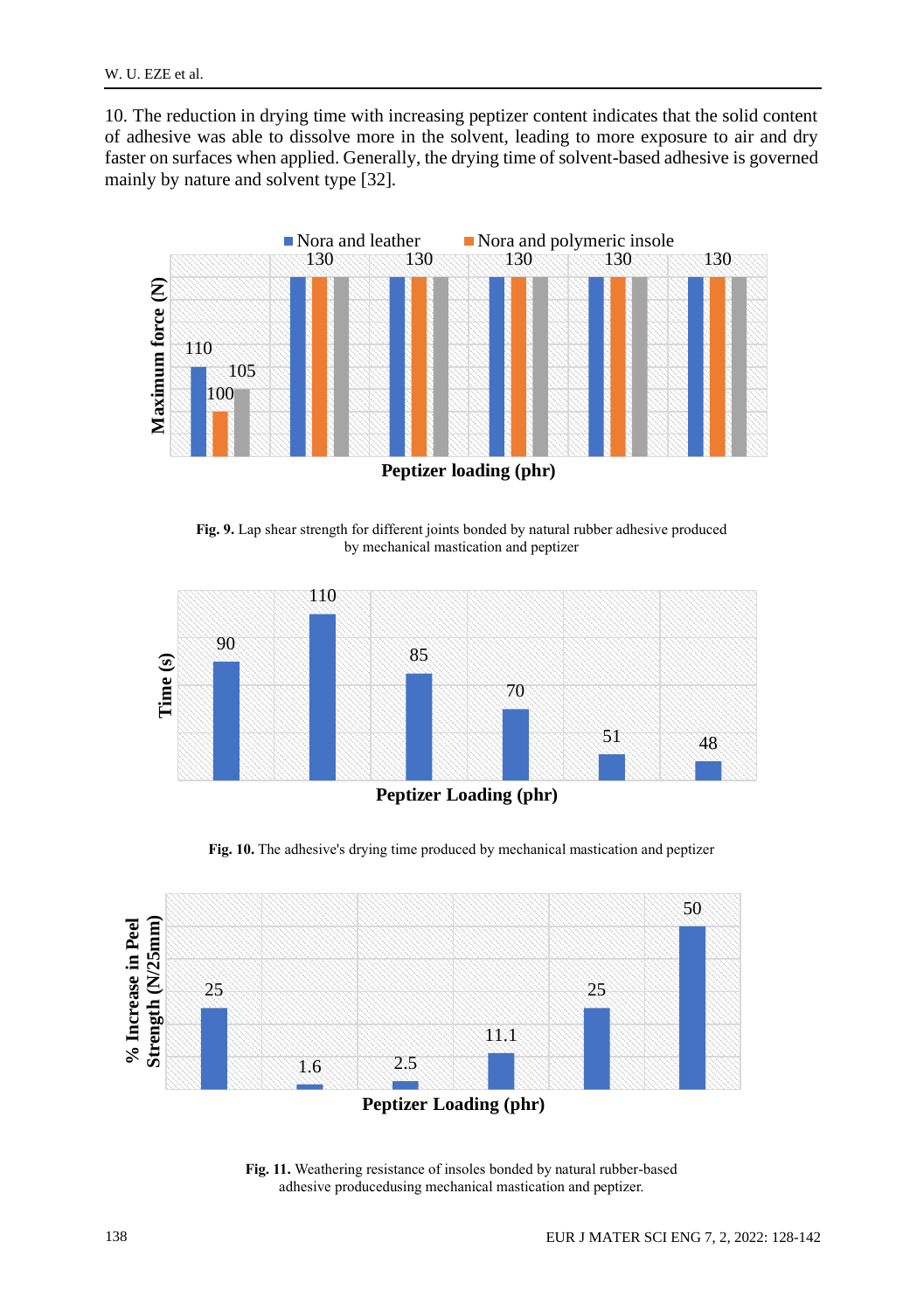Fig. 11 shows the weather resistance of adhesive joint using the insole-to-insole adherends when exposed to the atmosphere for seven days. Weathering test determines the durability of adhesive when exposed to heat, UV from the sunlight, moisture, and many others. The result shows that the T-peel strength of all samples formulated using the peptizer (sample  $B -$ sample F) increases with an increase in the peptizer content after exposure to atmospheric weather. This may be attributed to the ability of the benzoyl peroxide peptizer to promote the curing activity of the sulphur, which resulted in cross-linking on exposure to elevated, thereby impacting more strength on the bonded joints. However, with more prolonged exposure to this adverse weather, the tendency for the adhesive to strain or break is increased. An adhesive's chemical makeup alters at higher temperatures, breaking down the components and causing the adhesive to crystalize and become unstable. The adhesive can then crack or shatter, no longer being useful.

The sample with the highest peptizer loading had the highest percentage increase in Tpeel strength, while the least peptizer loading had the least increment.



**Fig. 12.** The effect of moisture and temperature on adhesive joint bonded by natural rubber-based adhesive produced by mechanical mastication and peptizer

The results presented in Fig. 12 represent the outcomes obtained from the effect of moisture after seven days. Moisture is a substance that causes great difficulty in terms of the environmental stability of adhesive. The result obtained shows that moisture and temperature have an effect on the peptized sample except for the control sample. The shear strength of the exposed sample increases with an increase in peptizer loading. This could be due to the permeability of natural rubber due to the unsaturation present in its chain [33]. During peptization, thermo-oxidation occurs, resulting in hydrogen abstraction. This hydrogen abstraction gives rise to unsaturated polymer; therefore, the more effective the peptizing action, the higher the water vapour permeability, thus the lower the shear strength. When water permits the adhesive, it preferentially migrates to the interfacial region displacing the bulk polymer at the interface [34].

### **Conclusions**

In conclusion, the importance of chemical peptizer in natural rubber-based adhesive cannot be overemphasized; literature on the use of various chemical additives as peptizers has shown that they aid the breaking of rubber molecules and serve as radical acceptors. Still, these are used to complement mechanical mastication in roll mills. This study has shown that peptizer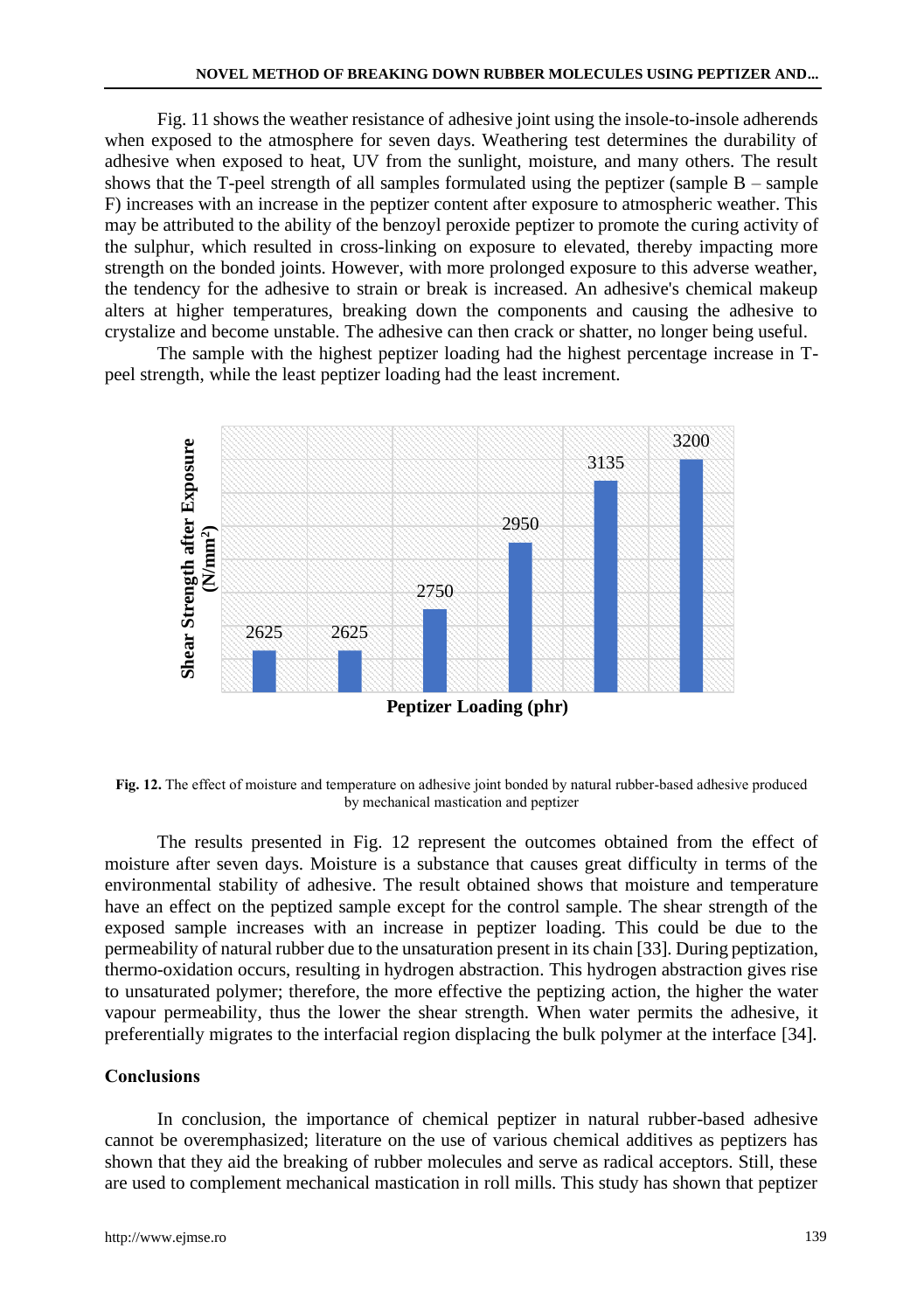such as benzoyl peroxide can effectively masticate natural rubber without employing a roll mill. Furthermore, important adhesive properties such as T-peel strength were significantly improved by the novel process of using peptizer as a masticating agent. In addition, the weathering resistance determined by the T-peel strength also showed significant weather resistance within the exposure time. Chemical peptizer has shown to be more effective in the mastication of natural rubber as it has better properties than the mechanical masticated adhesive sample. This study shows that temperature affects the efficiency of the chemical peptizer used. At  $100^{\circ}$ C, an increase in the peptizer slows down the breakdown efficiency. The optimum peptizer loading for this study was obtained at 0.4phr peptizer loadings (sample C); at this loading, there was a balance in the adhesive properties produced when subjected to testing.

### **Acknowledgement**

The authors are grateful to the Nigerian Institute of Leather and Science Technology, Zaria, Nigeria, whose facilities were used in executing this study.

### **Reference**

- [1] R. Aradhana, S. Mohanty, and S. K. Nayak, *A review on epoxy-based electrically conductive adhesives*, **International Journal of Adhesion and Adhesives**, 2020, 99, p. 102596.
- [2] R. Gomatam and K. L. Mittal, *Electrically conductive adhesives*, **Electrically Conductive Adhesives**, 2008, pp. 1–425, doi: 10.1007/0-387-32989-7\_41.
- [3] E. Sancaktar and L. Bai, *Electrically Conductive Epoxy Adhesives*, **Polymers**, 2011, 3(1), pp. 427–466.
- [4] D. S. Shah, B. K. Lawson, and M. Yaszemski, *Description and Definition of Adhesives, and Related Terminology*, **Biomaterials Science**, 2020, 1, pp. 1181–1198, doi: 10.1016/B978-0- 12-816137-1.00075-1.
- [5] CHEManager, *Adhesives and Sealants Are Gaining in Demand*, **CHEManager Frankfurt** Germany, 2011. https://www.chemanager-online.com/en/topics/chemicalsdistribution/adhesives-and-sealants-are-gaining-demand (accessed Jan. 18, 2022).
- [6] Corey Reardon, *Global, European specialty tape markets & growth opportunities*, **Afera**, 2016. https://www.afera.com/technical-centre/market-research/specialty-tapemarkets2.html (accessed Jan. 18, 2022).
- [7] Corey Reardon, *Global, European specialty tape markets in 2016*, **Afera**, 2016. https://www.afera.com/technical-centre/global,-european-specialty-tape-markets-in-2016.html (accessed Jan. 18, 2022).
- [8] S. Ebnesajjad, *Adhesives for Medical and Dental Applications*, **Handbook of Polymer Applications in Medicine and Medical Devices**, 2011, 1, pp. 103–129, doi: 10.1016/B978- 0-323-22805-3.00006-2.
- [9] Statista Research Department, *Adhesive and sealant demand worldwide 2019*, **Statista**, 2016. https://www.statista.com/statistics/533413/adhesive-and-sealant-demand-by-worldregion/ (accessed Jan. 18, 2022).
- [10] Lucía Fernández, *Adhesives market value globally 2025*, **Statista**, 2021. https://www.statista.com/statistics/972872/market-value-adhesives-worldwide/ (accessed Jan. 18, 2022).
- [11] A. V. Kaliyathan, A. Mathew, A. V. Rane, K. Kanny, and S. Thomas, *Natural rubber and silicone rubber-based biomaterials*, **Fundamental Biomaterials: Polymers**, 2018, pp. 71– 84, doi: 10.1016/B978-0-08-102194-1.00004-9.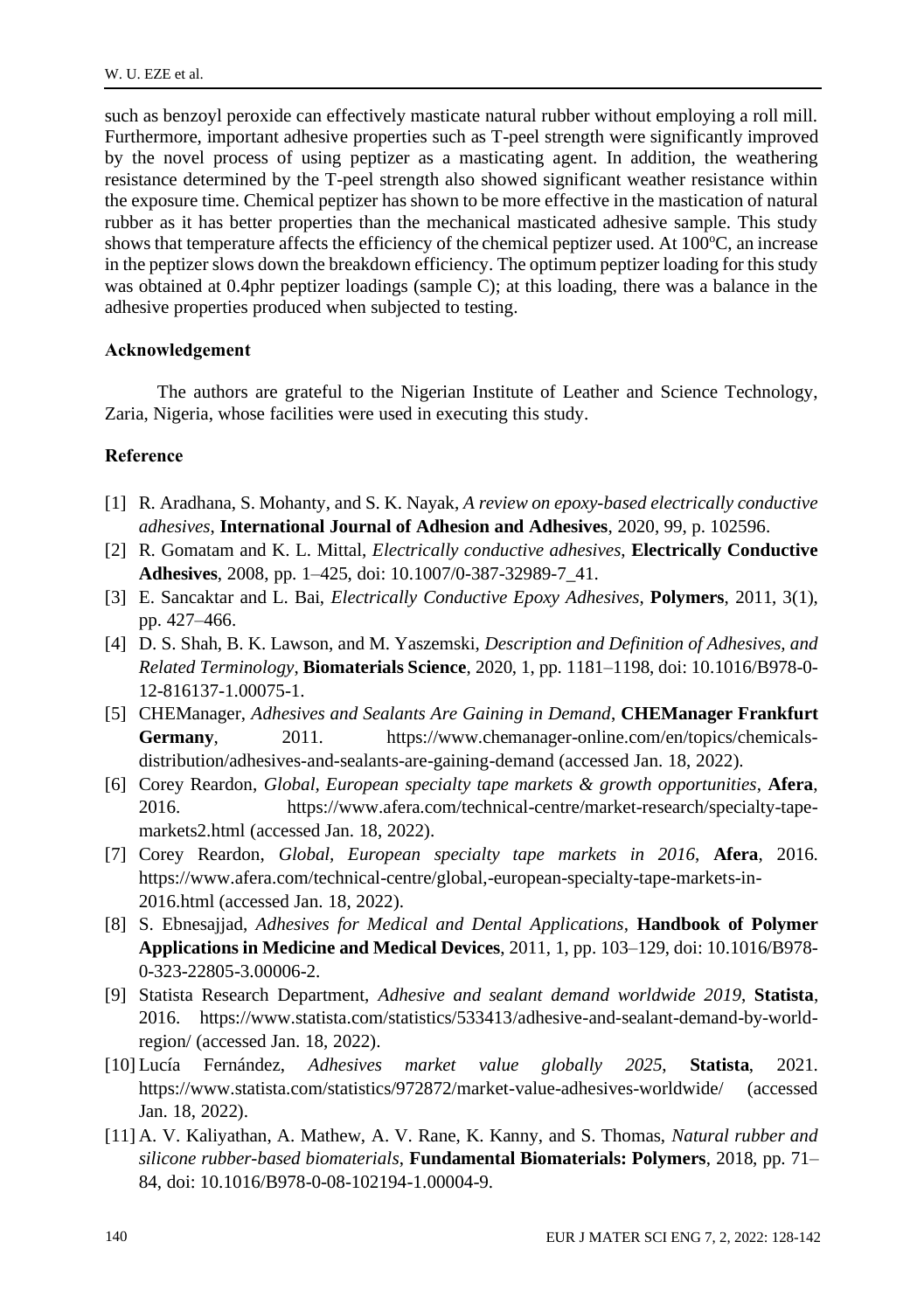- [12] N. R. Singha, M. Mahapatra, M. Karmakar, and P. K. Chattopadhyay, *Processing, Characterization and Application of Natural Rubber Based Environmentally Friendly Polymer Composites*, **Sustainable Polymer Composites and Nanocomposites**, 2019, 1, pp. 855–897, doi: 10.1007/978-3-030-05399-4\_29.
- [13] R. B. Premadasa, *Monthly Overview of NR Economy*, **The Association of Natural Rubber Producing Countries (ANRPC)**, 2021. http://www.anrpc.org/ (accessed Jan. 18, 2022).
- [14] E. Hermiati*et al.*, *Optimization of application of natural rubber-based API adhesive for the production of laminated wood*, **IOP Conference Series: Earth and Environmental Science**, 2019, 374(1), p. 012007, doi: 10.1088/1755-1315/374/1/012007.
- [15]S. Boonrasri, *Hot-melt Adhesive Production from Natural Rubber*, **RMUTP Research Journal**, 2020, 14(1), pp. 144–153, doi: 10.14456/JRMUTP.2020.12.
- [16]P. Vaithanomsat, P. Janchai, V. Punsuvon, and W. Smitthipong, *Effect of furfural on the properties of natural latex: possibility for adhesive application*, **Rubber Chemistry and Technology**, 2017, 90(4), pp. 642–650, doi: 10.5254/RCT.82.83731.
- [17] B. A. Aliyu and K. B. Aliyu, *Re-Inventing the Production of Adhesive from Cassava Starch as a Career Opportunity in Chemistry Education*, **International Letters of Natural Sciences**, 2014, 18, pp. 12–19, doi: 10.18052/WWW.SCIPRESS.COM/ILNS.18.12.
- [18] Moch. S. Ma'arif, R. T. Putri, and K. Anam, *Effect of Bio-based Adhesive on Tensile Strength and Bending of Balsa Wood Adhesive Joint*, **International Journal of Integrated Engineering**, 2019, 11(5), pp. 72–79, doi: 10.30880/ijie.2019.11.05.010.
- [19] European Rubber Journal Staff, *Michelin targets 80-percent eco-friendly adhesives by 2025*, **Rubber News**, Nov. 24, 2021. Accessed: Jan. 18, 2022. [Online]. Available: https://www.rubbernews.com/non-tire/michelin-targets-80-percent-eco-friendly-adhesives-2025
- [20] M. S. Robert, X. W. Francis, J. K. David, and L. B. David, *Spectrometric Identification of Organic Compounds*, **8th ed. John Wiley & Sons, Inc**., 2014. Accessed: Feb. 05, 2022.
- [21] L. G. Angert, G. N. Mikhailova, and A. S. Kuz'minskii, *The role of oxygen in the mechanical plasticization of rubber*, **Polymer Science U.S.S.R.**, 1965, 7(5), pp. 843–850, 1965, doi: 10.1016/0032-3950(65)90002-X.
- [22]J. T. R. T. K. S. T. Y. Sakdapipanich, *Depolymerization of highly purified natural rubber. i. metal-catalyzed oxidation of deproteinized natural rubber*, **J. Rubb. Res** , 2001, pp. 1–10.
- [23] R. F. Naylor, *Distribution of Oxygen in Oxidized Rubbers,* **Rubber Chemistry and Technology**, 1945, 18(1), pp. 32–40, doi: 10.5254/1.3543201.
- [24]J. W. Jeffrey, *Does the intensity of peaks in FTIR indicate interaction between two materials or not?,* **ResearchGate**, 2015. https://www.researchgate.net/post/Does the intensity of peaks in FTIR indicate interac tion\_between\_two\_materials\_or\_not (accessed Feb. 05, 2022).
- [25] B. T. Poh and Y. Y. Chang, *Viscosity and Peel Strength of SMR 10-Based Pressure-Sensitive Adhesives*, **Polymer-Plastics Technology and Engineering**, 2007, 45(11), pp. 1251–1256, doi: 10.1080/03602550600917009.
- [26] B. T. Poh, J. Lamaming, and G. S. Tay*, Adhesion Properties of Acrylonitrile-Butadiene Rubber/Standard Malaysian Rubber Blend Based Pressure-Sensitive Adhesive*, **Journal of Coatings**, 2014, 2014(1–6), doi: 10.1155/2014/369352.
- [27]S. Ebnesajjad and A. H. Landrock, *Adhesives Technology Handbook*. **Elsevier**, 2014. Accessed: Feb. 05, 2022. [Online]. Available: https://www.elsevier.com/books/adhesivestechnology-handbook/ebnesajjad/978-0-323-35595-7